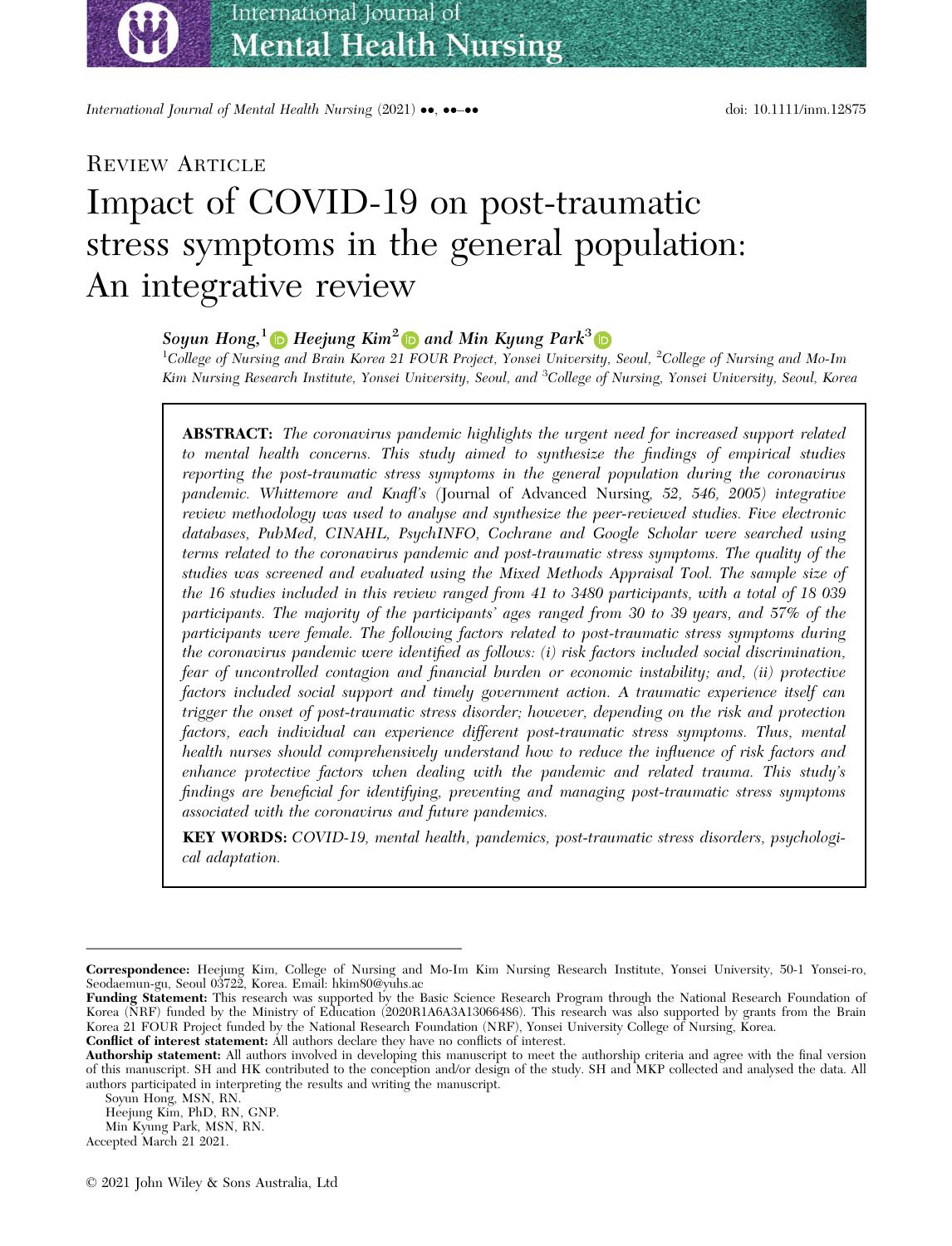#### INTRODUCTION

The increasing global morbidity and mortality due to the coronavirus disease 2019 (COVID-19) have become a considerable concern for public health (World Health Organization [WHO] 2020a). In general, severe acute respiratory syndrome coronavirus 2 (SARS-CoV-2) is the virus that causes acute respiratory illness (Valencia 2020). However, a new coronavirus was first recognized in Wuhan, China, in December 2019 (WHO 2020b), and the WHO declared the COVID-19 outbreak a pandemic in March 2020 (WHO 2020a). As of 11 October 2020, there are more than 37 million COVID-19 cases confirmed, and there have been about 1 million deaths worldwide (WHO 2020c). Currently, the WHO and the government of several countries have implemented strict surveillance and infection control, such as isolation of COVID-19-infected individuals, tracking those who have tested positive for COVID-19, public campaigns requesting the general public to wear masks in public places and the development of effective treatments and vaccinations against COVID-19 (WHO 2020c).

During these precautions, many of us have experienced psychological distress and significant disruption to our daily lives during the COVID-19 pandemic (Usher et al. 2020a). Losing a family member, limited mobility, physical social isolation, losing one's job and fear of contagion may increase the vulnerability to mental health concerns (WHO 2020d). The experience of the COVID-19 pandemic may be associated with post-traumatic stress disorder (PTSD) or posttraumatic stress symptoms (PTSS) (Centers for Disease Control & Prevention 2020). PTSD is defined as a mental health disorder triggered by witnessing or experiencing a traumatic event, while PTSS is defined as a wide range of stress response symptoms that occur three months up to several years after the traumatic event (American Psychiatric Association 2013). PTSS may include flashbacks, avoidance of memories that cause distress, nightmares, feelings of guilt, sleep disturbances and unpleasant physical sensation (American Psychiatric Association 2013). In fact, it is reported that 26% of the general population had PTSD or PTSS during the COVID-19 pandemic in the United States (Centers for Disease Control & Prevention 2020). However, the number of PTSD patients is expected to increase significantly due to the global impact of COVID-19 (Centers for Disease Control & Prevention 2020). Thus, the COVID-19 pandemic increases the rate of PTSD as a traumatic

event itself and may increase the secondary impact of risk factors overall.

The emerging focus on the relationship between COVID-19 and PTSD requires an evidence-based understanding of the factors associated with PTSD (WHO 2020d). Several studies (Preti et al. 2020; Usher et al. 2020b; Xiong et al. 2020) have explored the psychological effects of the COVID-19 pandemic. This review specifically focused on PTSD-related factors in the general population. COVID-19 is a highly contagious disease, and daily direct or indirect exposure to the virus might cause physical and mental stress, making individuals more vulnerable to mental health disorders (WHO 2020d). However, most studies have a limited understanding of the mental health problems suffered during the COVID-19 pandemic because these studies were not conducted among diverse populations and countries. The WHO emphasizes global cooperation and action against COVID-19 due to its rapid transmissibility among humans (WHO 2020a). To minimize the negative impacts of the present COVID-19 pandemic and prevent those of possible future pandemics, it is essential to examine and integrate the findings of various empirical studies to expand the understanding of new infectious diseases. Therefore, it is necessary to understand the relevant factors influencing PTSD from an integrative perspective and develop effective interventions related to those factors.

A traumatic experience itself can trigger the onset of PTSD; however, there may be additional risk and protective factors to consider (Kobayashi et al. 2019; Tang et al. 2017). Even when faced with the same traumatic event, each individual can experience different PTSS (Tedeschi & Calhoun 2004). PTSD is associated with sociodemographic factors such as age, gender, lower household income, and lower education levels (Kobayashi et al. 2019; Tang et al. 2017). A previous study found that women are twice as likely to be diagnosed with PTSD compared to men, after having experienced a traumatic event (Hu et al. 2017). In addition, insufficient social support is frequently reported as a risk factor (Dworkin et al. 2018).

According to the uncertainty reduction theory (Berger & Calabrese 1974), in unpredictable situations, people may feel unpleasant and experience cognitive stress (Berger & Calabrese 1974). The COVID-19 pandemic may increase physical social isolation and selfisolation, rendering the perception of belonging uncertain (Centers for Disease Control & Prevention 2020). This can help explain COVID-19 as a traumatic event that causes emotional damage and traumatic stress.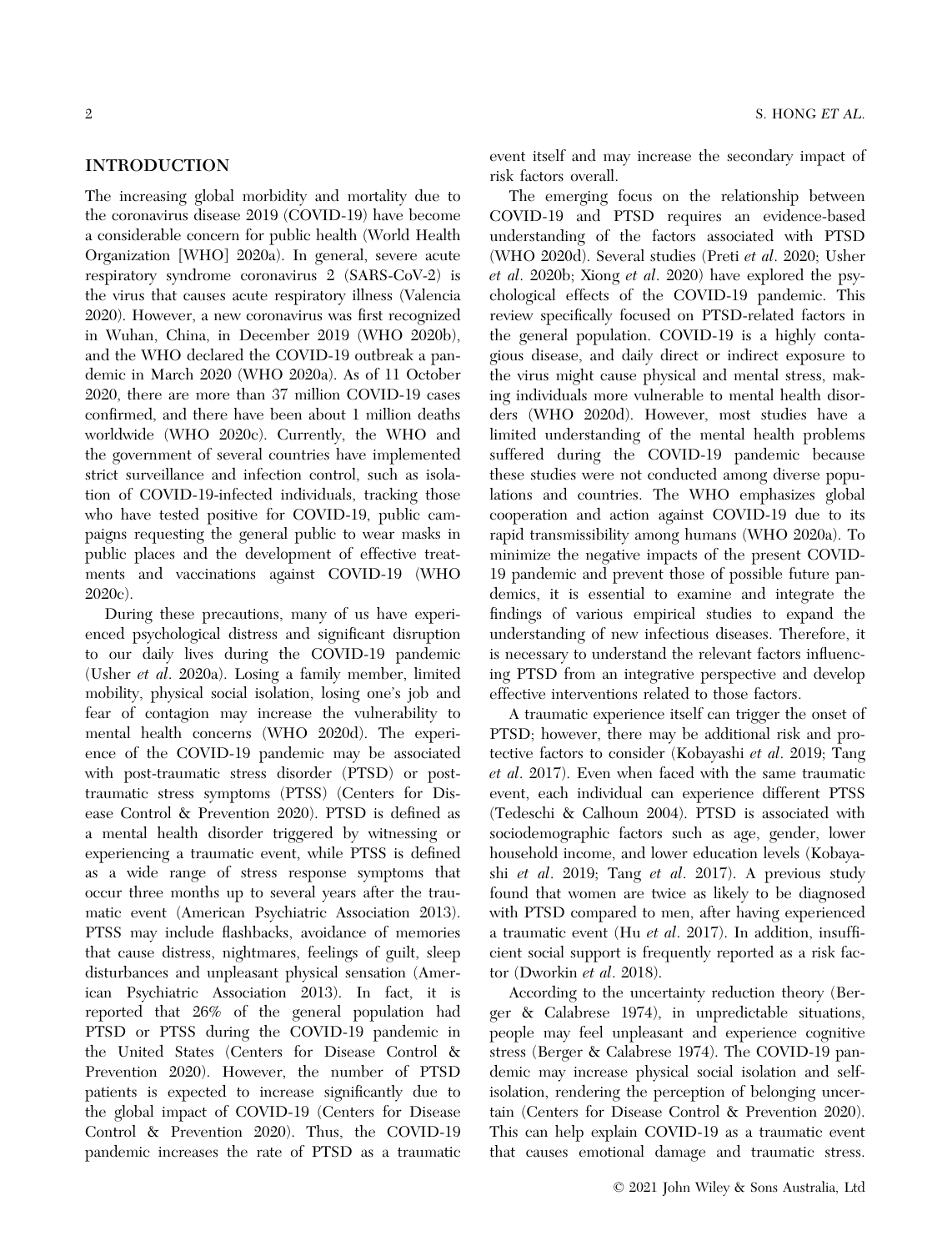Uncertainty about COVID-19 can increase levels of anxiety and stress, and prolonged periods of experiencing the same stress can cause mental health problems such as depression (Centers for Disease Control & Prevention 2020; Khademi et al. 2020). In addition, the uncertainty reduction theory emphasizes the provision of information to reduce people's uncertainty (Berger & Calabrese 1974). Thus, the current study is theoretically based on the uncertainty reduction theory: to address the risks and protective factors of mental health problems caused by uncertainties associated with the COVID-19 pandemic.

#### AIMS

The purpose of this study was to explore and synthesize empirical studies that reported the symptoms of PTSD and PTSS in the general population during the COVID-19 pandemic. The following research questions guided the review: (i) what is the relationship between COVID-19 and pandemic-related psychological outcomes including PTSS? and (ii) what are the risk and protective factors associated with PTSS in the general population?

#### METHODS

Whittemore and Knafl's (2005) integrative review methodology was used to analyse and synthesize the literature. Whittemore and Knafl's methodology (2005) revised and extended the work of Ganong (1987), a rigorous and widely used approach to summarizing and analysing literature with various methodologies. This methodology recommends that all relevant studies be included in the review; however, quality scores can be used to support data interpretation of the literature (Whittemore & Knafl 2005).

#### Search methods

A literature review was conducted with the assistance of medical research librarians (specializing in literature search) and two researchers. The initial screening was conducted using EndNote library (version X9). An electronic keyword search was conducted using PubMed, CINAHL, PsychINFO and Cochrane databases from journal inception to October 2020. A manual search on Google Scholar was conducted based on a retrieved reference list. The search included a combination of MeSH terms, CINAHL Headings and Index Terms. We used the following search terms: (COVID

OR COVID-19 OR Coronavirus\* OR Coronavirus Infections) AND (posttraumatic\* OR post-traumatic stress\* OR posttraumatic stress disorder OR posttraumatic stress disorder symptoms OR Stress Disorders, Post-Traumatic OR PTSD OR PTSS OR trauma). All electronic databases used syntax search as detailed in Table 1. We modified the search terms for each database as needed and selected eligible studies based on the inclusion and exclusion criteria (Table 2). The final references from the selected articles were manually examined, and the manual search of Google Scholar was conducted. This review followed the Preferred Reporting Items for Systematic Reviews and Meta-Analysis (PRISMA) framework (Moher et al. 2015) as shown in Figure 1.

#### Quality appraisal

The Mixed Methods Appraisal Tool (MMAT, version 2018) was used for quality assessment of the included studies. This tool was developed to evaluate the methodological quality of qualitative, quantitative and mixed methods studies (Hong et al. 2018). Two researchers independently appraised the articles for the methodology criteria and five quality criteria on the MMAT. The scores meeting one criterion were represented by (\*), and those meeting all criteria were represented by (\*\*\*\*\*). In cases of score discrepancies, consensus was reached through discussion. Overall, the

TABLE 1 Search syntax for electronic databases

| Database      | Syntax                                                        |
|---------------|---------------------------------------------------------------|
| PubMed        | (COVID-19) OR (Coronavirus Infections MeSH                    |
|               | Terms]) AND (posttraumatic stress*[Title/Abstract]) OR        |
|               | (post traumatic stress*[Title/Abstract]) OR (PTSD[Title/      |
|               | Abstract])) OR (PTSS[Title/Abstract]) OR (Stress              |
|               | Disorders, Post-Traumatic MeSH Terms)                         |
| <b>CINAHL</b> | "covid-19" OR (MH "Coronavirus Infections") OR (MH            |
|               | "Coronavirus") AND AB (ptss or post traumatic stress or       |
|               | trauma) OR AB (ptsd or post traumatic stress disorder         |
|               | or posttraumatic stress disorder or post-traumatic stress     |
|               | disorder) OR AB post traumatic stress disorder                |
|               | symptoms OR (MH "Stress Disorders, Post-Traumatic")           |
| PsycINFO      | (covid-19 OR Coronavirus <sup>*</sup> ) AND (ab(posttraumatic |
|               | stress*) OR ab(post traumatic stress*) OR ab(PTSD)            |
|               | OR ab(PTSS) OR ab(stress disorders, post-traumatic)           |
|               | OR ab(post-traumatic stress*) OR ab(stress disorders,         |
|               | posttraumatic)                                                |
| Cochrane      | COVID-19 OR Coronavirus* OR Coronavirus Infections            |
|               | AND (post-traumatic stress*):ti,ab, kw OR (posttraumatic      |
|               | stress*):ti,ab, kw OR (post traumatic stress*):ti,ab, kw OR   |
|               | (PTSD):ti,ab, kw OR (Stress Disorders, Post-Traumatic):       |
|               | ti,ab,kw                                                      |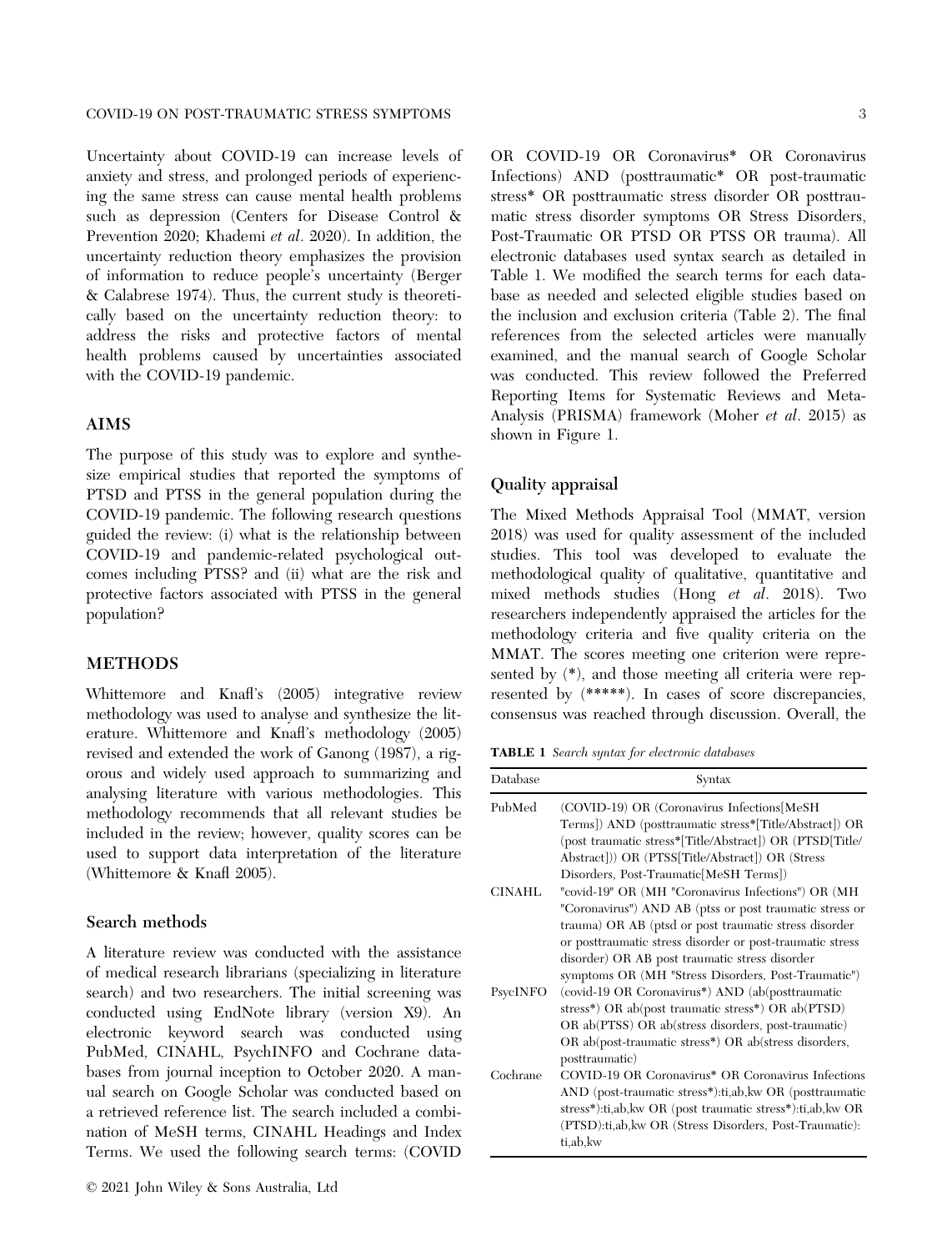

FIGURE 1 PRISMA flow diagram.

TABLE 2 Eligible criteria to select the analysed studies

| Inclusion criteria                                         | Exclusion criteria                                                                                                                                                                                 |
|------------------------------------------------------------|----------------------------------------------------------------------------------------------------------------------------------------------------------------------------------------------------|
| Direct or indirect exposure to                             | Specific group (i.e. health worker,                                                                                                                                                                |
| COVID-19 general population                                | patient with a chronic disease)                                                                                                                                                                    |
| Focus on post-traumatic stress                             | Measure other types of trauma                                                                                                                                                                      |
| symptoms                                                   | Children and adolescents (age                                                                                                                                                                      |
| Adult aged $\geq$ 18 years old                             | $\langle 18 \text{ years} \rangle$                                                                                                                                                                 |
| English language<br>Quantitative peer-reviewed<br>articles | Languages other than English<br>Thesis, dissertation, conferences'<br>abstracts, review, book chapters,<br>policy, guidelines, editorials,<br>commentaries, qualitative research<br>and case study |

methodological quality of the review articles was acceptable, and six studies that did not meet two or more criteria were excluded. The quality scores are shown in Table 3.

#### Data abstraction and synthesis

This study extracted relevant data from the included articles, for the analysis using Whittemore and Knafl's (2005) methodology. Researchers extracted and coded

data from each article. Key concepts were collected by comparing and contrasting codes. The extracted data were discussed by the researchers until consensus was reached. The results of this study integrated the key categories and subcategories of the data. The data were included only if there was a consensus. The total number of articles finally included for the review was 16 (Appendix S1).

#### RESULTS

#### Study characteristics

The characteristics and main findings of the studies are summarized in Table 3.

The sample size of the 16 studies included in this review ranged from 41 to 3480 participants with a total of 18 039 participants. All participants were adults aged 18 years or older. Ten studies  $(n = 15202)$  included general citizens (Di Crosta et al. 2020; Forte et al. 2020; Gonzalez-Sanguino et al. 2020; Guo et al. 2020a; Karatzias et al. 2020; Li 2020; Liu et al. 2020a; Liu et al. 2020b; Wang et al. 2020; Wytrychiewicz et al. 2020). Four studies  $(n = 1636)$  included patients diagnosed with COVID-19 (Bo et al. 2020; Guo et al.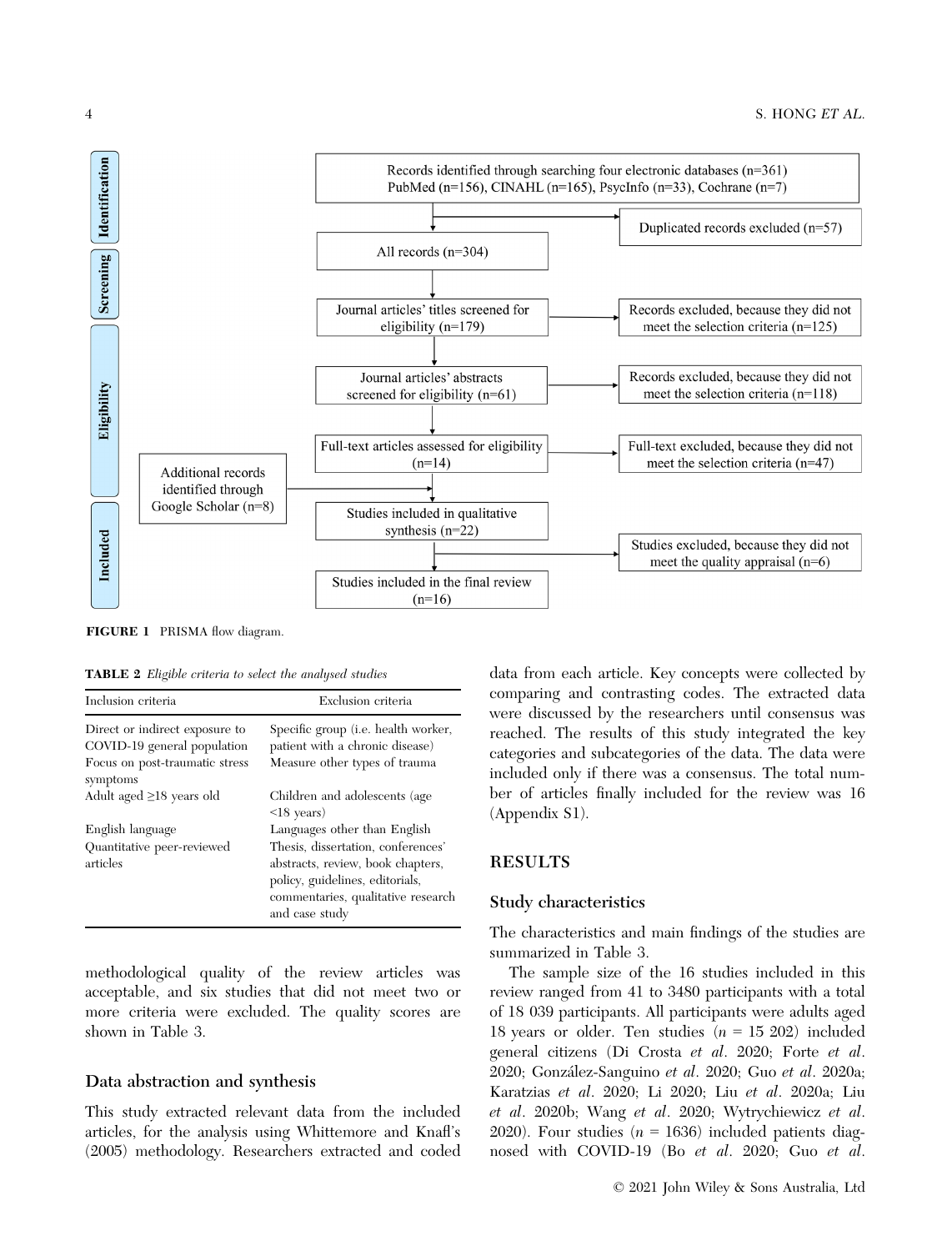### COVID-19 ON POST-TRAUMATIC STRESS SYMPTOMS 5

| Author(s), year                           |                                                                                                                                                                                                                        |                                                                                                |                                                                                                                        |                                                                       | Quality rat- |
|-------------------------------------------|------------------------------------------------------------------------------------------------------------------------------------------------------------------------------------------------------------------------|------------------------------------------------------------------------------------------------|------------------------------------------------------------------------------------------------------------------------|-----------------------------------------------------------------------|--------------|
| (country)                                 | Study aim                                                                                                                                                                                                              | Study design                                                                                   | Time of measurement                                                                                                    | Participants                                                          | ing          |
| Bo, 2020<br>(China)                       | To examine the pattern of PTSS and<br>patients' attitude towards crisis mental<br>health services                                                                                                                      | Cross-<br>sectional                                                                            | Online assessment prior to<br>their discharge from<br>quarantine facilities                                            | 714 adult patients<br>diagnosed with<br>clinically stable<br>COVID-19 | MMAT**       |
| Di Crosta,<br>$2020$ (Italy)              | To examine the prevalence of high<br>psychological impact due to the COVID-19<br>on the general population                                                                                                             | Cross-<br>sectional                                                                            | During the COVID-19<br>outbreak                                                                                        | 1253 Italian adults<br>between 18 and<br>64 years old                 | $M$ MAT****  |
| Forte, 2020<br>(Italy)                    | To examine the psychological impact of the<br>COVID-19 and the psychopathological<br>outcomes related to the first phase of this<br>emergency                                                                          | Cross-<br>sectional                                                                            | During the COVID-19<br>outbreak                                                                                        | 2286 citizens aged<br>$\geq$ 18 years old                             | $MMAT***$    |
| González-<br>Sanguino, 2020<br>(Spain)    | To examine the psychological impact of the<br>COVID-19 in the Spanish population                                                                                                                                       | Cross-<br>sectional                                                                            | During the COVID-19<br>outbreak                                                                                        | 3480 citizens aged<br>$\geq$ 18 years old                             | MMAT****     |
| Guo, 2020a<br>(China)                     | To examine sleep problems, depression, and<br>PTSS among the general population during<br>the COVID-19, and coping behaviours                                                                                          | Cross-<br>sectional                                                                            | During the COVID 19<br>outbreak                                                                                        | 2441 citizens aged<br>$\geq$ 18 years old                             | MMAT****     |
| Guo, 2020b<br>(China)                     | To examine the psychological impact of<br>hospitalized patients with COVID-19 and<br>how it relates to the presence bio-markers<br>of peripheral inflammation                                                          | Cross-<br>sectional<br>methods<br>approach<br>Mixed-<br>method<br>tri-<br>angulation<br>design | During the COVID-19<br>outbreak                                                                                        | 206 patients<br>diagnosed with<br>mild cases of<br>COVID-19           | MMAT***      |
| Hamam, 2020                               | To examine the relation between PTG and                                                                                                                                                                                | Cross-                                                                                         | During the COVID-19                                                                                                    | 528 Israeli trauma                                                    | $MMAT***$    |
| (Israeli)<br>Karatzias, 2020<br>(Ireland) | PTSS attributed to prior exposure<br>To examine the level of comorbidity with<br>depression and anxiety and the<br>sociodemographic risk factors associated<br>with COVID-19 related PTSD in the<br>general population | sectional<br>Cross-<br>sectional                                                               | $\rm outbreak$<br>31 days after the first<br>confirmed case of COVID-<br>19 in the Republic of<br>Ireland was reported | survivors<br>1041 citizens aged<br>$\geq$ 18 years old                | $M$ MAT****  |
| Li, 2020<br>(China)                       | To examine the psychological impact and<br>PTSD and association with the coping<br>strategy types                                                                                                                      | Cross-<br>sectional                                                                            | During the COVID-19<br>outbreak                                                                                        | 1109 citizens aged<br>$\geq$ 18 years old                             | $MMAT***$    |
| Liu, 2020a<br>(USA)                       | To examine factors associated with<br>depression, anxiety, and PTSS in young<br>adults                                                                                                                                 | Cross-<br>sectional                                                                            | 1 month after the United<br>States declared a state of<br>emergency due to COVID-<br>19                                | 898 citizens 18-<br>30 years old                                      | MMAT***      |
| Liu, 2020b<br>(China)                     | To examine the prevalence, predictors,<br>gender difference existing of PTSS in China<br>hardest hit areas during COVID-19                                                                                             | Cross-<br>sectional                                                                            | COVID-19 outbreak of<br>announced by World<br>Health Organization                                                      | 285 citizens aged<br>$>18$ years old                                  | $MMAT***$    |
| Liu, 2020c<br>(China)                     | To examine the prevalence and risk factors<br>for mental health problems among<br>discharged COVID-19 patients                                                                                                         | Cross-<br>sectional                                                                            | Hospital discharged<br>COVID-19 patients                                                                               | 675 adult patients<br>diagnosed with<br>COVID-19                      | $M$ MAT****  |
| Qi, 2020<br>(China)                       | To examine the prevalence and associated<br>risk factors for psychological impact and<br>fatigue in COVID-19 patients                                                                                                  | Cross-<br>sectional                                                                            | During the COVID-19<br>outbreak                                                                                        | 41 patients<br>diagnosed with<br>non-severe types<br>of COVID-19      | MMAT**       |
| Tan, 2020<br>(China)                      | To examine the psychological impact and<br>psychoneuro immunity prevention measures<br>of a workforce returning to work                                                                                                | Cross-<br>sectional                                                                            | During the COVID-19<br>outbreak                                                                                        | 673 workforce                                                         | MMAT***      |

#### **TABLE 3** Characteristics and analytic of included studies  $(N = 16)$

(Continued)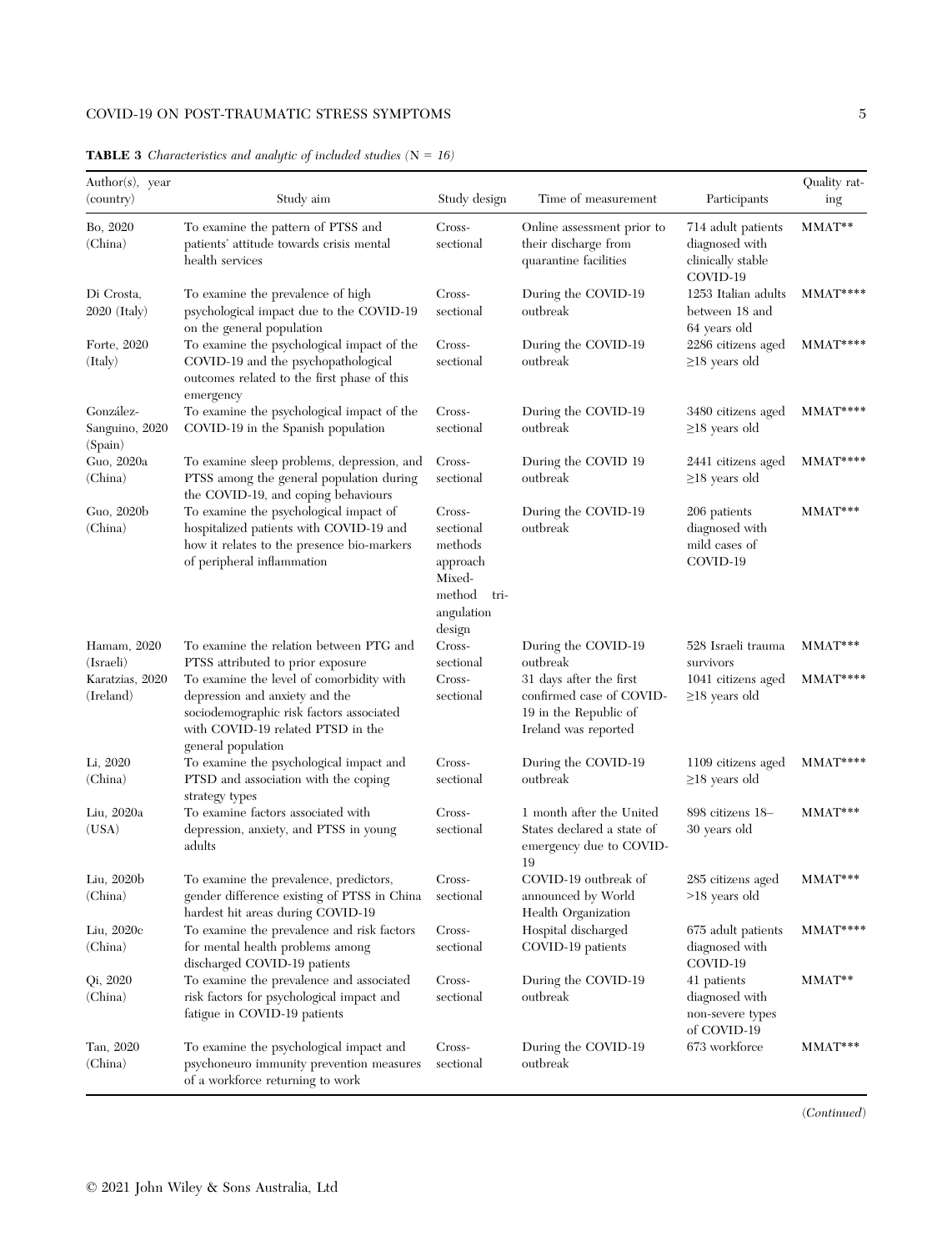TABLE 3 (Continued)

| Author(s), year<br>(country)      | Study aim                                                                                                                                                                                 | Study design          | Time of measurement                                             | Participants                         | Quality rat-<br>ing |
|-----------------------------------|-------------------------------------------------------------------------------------------------------------------------------------------------------------------------------------------|-----------------------|-----------------------------------------------------------------|--------------------------------------|---------------------|
| Wang, 2020<br>(China)             | To examine risk and protective factors, and<br>the temporal psychological impact and<br>adverse mental health status during the<br>initial outbreak and peak of COVID-19<br>pandemic      | Longitudinal<br>study | During the initial outbreak<br>and peak of COVID-19<br>outbreak | 1738 citizens                        | $MMAT***$           |
| Wytrychiewicz,<br>$2020$ (Poland) | To examine the psychological impact in<br>coping context, and beliefs related to the<br>pandemic situation, and stressors arising<br>from the risk of infection, and lifestyle<br>changes | Cross-<br>sectional   | 2 weeks after the first case<br>occurred in Poland              | 671 citizens aged<br>$>18$ years old | $M$ $M$ AT $***$    |

COVID-19, coronavirus disease 19; MMAT, mixed methods appraisal tool; PTG, post-traumatic growth; PTSD, post-traumatic stress disorder; PTSS, post-traumatic stress symptoms.

The scores meeting one criterion were represented by  $(*)$ , and those meeting all criteria were represented by  $(****)$ .

2020b; Liu et al. 2020c; Qi et al. 2020). Hamam et al. (2020)  $(n = 528)$  included survivors who were previously exposed to other trauma. Tan et al. (2020)  $(n = 673)$  included full-time employees. The majority of participants in these studies were aged between 30 and 39 years, and approximately 57% of the participants were female. Fifteen studies followed a cross-sectional design, and one study had a longitudinal design. These 16 studies were conducted in seven different countries, including China ( $n = 9$ ), Italy ( $n = 2$ ), Ireland  $(n = 1)$ , Israel  $(n = 1)$ , Poland  $(n = 1)$ , Spain  $(n = 1)$  and the USA  $(n = 1)$ . The main outcomes chosen in the included studies varied across them. Twelve studies included measures of PTSD, while four studies included measures of PTSS. Seven studies evaluated the psychological impact of COVID-19, while seven studies assessed psychological distress, not specifying COVID-19. Though one study did not explicitly report the overall response rates of PTSD, the associated risk and protective factors were identified and reviewed.

#### Instruments used to assess PTSS and PTSD

A wide variety of instruments were used in the studies  $(n = 16)$  to assess PTSS and PTSD. Six articles  $(38%)$ used the PTSD Checklist from the Diagnostic and Statistical Manual of Mental Disorders, 5th Edition (DSM-5) (PCL-5, Weathers et al. 2013). The PCL-5 comprises 20 items assessing past-month experiences such as arousal, avoidance, intrusions and negative alterations in mood. Each item is assessed on a fivepoint Likert-type scale, with values ranging from 0 to 4  $(0 = not at all to 4 = extremely).$  Five articles  $(31\%)$ 

used the Impact of Event Scale-Revised (IES-R) (Weiss & Marmar 1997). The IES-R comprises 22 items to assess 3 domains (hyperarousal, avoidance and numbing and symptoms of intrusion). Each item is rated on a five-point Likert-type scale, with values ranging from 0 to 4 (0 = *not at all* to 4 = *extremely*). Three articles (19%) used the PTSD Checklist–Civilian version (PCL-C, Weathers et al. 1993). The PCL-C comprised 17 items, and each item was assessed on a five-point Likert-type scale, with values ranging from 0 to 4 (1 = *not at all* to  $5 = extremely$ ). One article used the Civilian version of the Post-Traumatic Stress Disorder Checklist-Reduced version (PCL-C-2, Lang & Stein 2005; Weathers et al. 1993). The PCL-C-2 comprises two items that measure the presence of specific phenomena related to a traumatic experience on a fivepoint Likert-type scale ranging from 0 to 4. One article used the International Trauma Questionnaire (ITQ, Cloitre et al. 2018). The ITQ initially measures index trauma and comprises six PTSS-related items measured on a five-point Likert-type scale ranging from 0 to 4 (0  $=$  not at all to  $4 =$  extremely).

#### Rate of PTSS and PTSD

PTSS were examined in four studies (Bo et al. 2020; Guo et al. 2020a; Guo et al. 2020b; Liu et al. 2020b). Table 4 shows detailed descriptions of the psychological outcomes included in each study and their findings. The rate of PTSS was between 1% and 96.2% depending on study samples. Bo et al. (2020) reported the highest rate, because 96.2% of the discharged COVID-19 patients having met the PCL-C criteria (≥50) after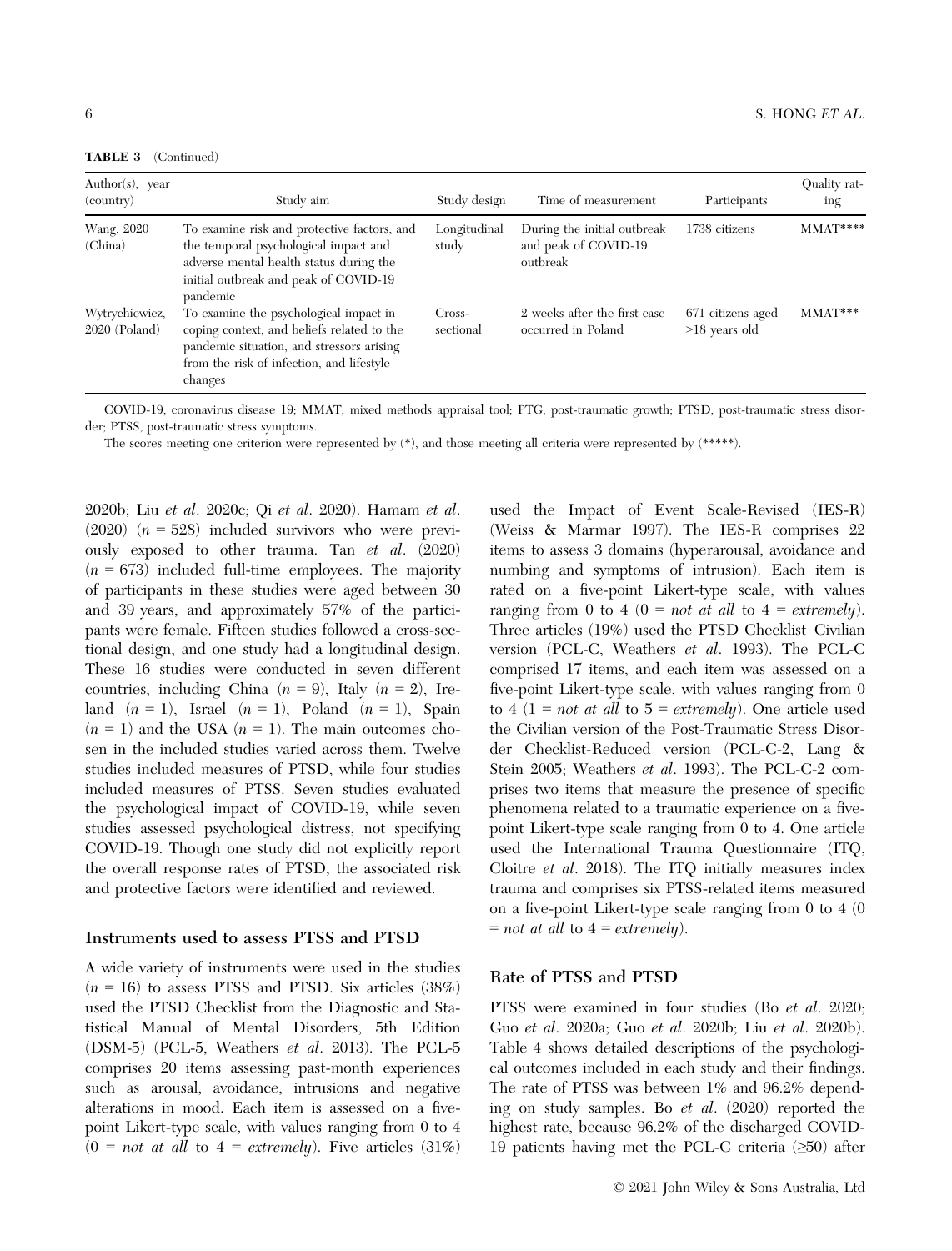| $Author(s)$ , year          | Item        | Measurement<br>& criterion | Rates                                          | Risk factors                                                                                                                                                                                                 | Protection factors                                                                                                                                                                                                                                                                                     |
|-----------------------------|-------------|----------------------------|------------------------------------------------|--------------------------------------------------------------------------------------------------------------------------------------------------------------------------------------------------------------|--------------------------------------------------------------------------------------------------------------------------------------------------------------------------------------------------------------------------------------------------------------------------------------------------------|
| Bo, 2020                    | <b>PTSS</b> | PCL-C $\geq 50$            | 96.2%<br><b>PTSS</b>                           | (a) Demeaning news coverage in<br>communication programmes, (b) social<br>discrimination                                                                                                                     |                                                                                                                                                                                                                                                                                                        |
| Di Crosta,<br>2020          | <b>PTSD</b> | IES-R $\geq$ 33            | 35.6%<br>high-PTSD                             | (a) Fear of contagion, $(b)$ female, $(c)$ higher<br>neuroticism, (d) lower levels of education, (e)<br>lower perceived economic stability                                                                   | (a) Neuroticism                                                                                                                                                                                                                                                                                        |
| Forte, 2020                 | <b>PTSD</b> | IES-R $\geq$ 33            | 27.7%<br><b>PTSD</b>                           | (a) Aged 18 to 49, (b) female, (c) fear of<br>contagion, (d) information of people infected by<br>COVID-19, (e) information of people in ICU<br>for COVID-19, (f) information of people died<br>for COVID-19 |                                                                                                                                                                                                                                                                                                        |
| González-<br>Sanguino, 2020 | <b>PTSD</b> | PCL-C-2                    | 15.8%<br>moderate<br>to extreme<br><b>PTSD</b> | (a) COVID-19 symptoms/diagnosis, (b)<br>discrimination, (c) employment during COVID-<br>19, (d) female, (e) living with someone infected,<br>$(f)$ loneliness, $(g)$ previous illness                        | (a) Aged 60 to 80, (b) good economic<br>situation, $(c)$ retired from work, $(d)$<br>satisfaction with health information, $(e)$<br>sense of belonging, (f) self-compassion,<br>$(g)$ social support, $(h)$ spiritual well-<br>being                                                                   |
| Guo, 2020a                  | <b>PTSS</b> | PCL-5                      | 79.6%<br><b>PTSS</b>                           | (a) Emotion-focused coping, (b) lower<br>perceived economic stability                                                                                                                                        | (a) Problem-focused coping                                                                                                                                                                                                                                                                             |
| Guo, 2020b                  | <b>PTSS</b> | PCL- $5 \geq 33$           | 1.0% PTSS                                      | (a) Blaming others, having strong negative<br>feelings (i.e. fear, guilt, and helplessness), (b)<br>blaming of others, health authorities, (c)<br>emotion-focused coping                                     |                                                                                                                                                                                                                                                                                                        |
| Hamam, 2020                 | <b>PTSD</b> | PCL-5 $\geq$ 33            | 13.4%<br><b>PTSD</b>                           | (a) Female, (b) living alone, (c) lower levels of<br>education, (d) poor health status, (e) younger<br>age                                                                                                   |                                                                                                                                                                                                                                                                                                        |
| Karatzias, 2020             | PTSD        | ITQ                        | 17.7%<br><b>PTSD</b>                           | (a) Anxiety, $(b)$ depression, $(c)$ fear of<br>contagion, (d) living in a city, (e) living with<br>children, (f) male, (g) younger age                                                                      |                                                                                                                                                                                                                                                                                                        |
| Li, 2020                    | <b>PTSD</b> | IES-R $\geq 20$            | 67.1%<br><b>PTSD</b>                           | (a) Problem-focused coping, (b) risk of<br>psychiatric disorders                                                                                                                                             |                                                                                                                                                                                                                                                                                                        |
| Liu, 2020a                  | <b>PTSD</b> | $\text{PCL-C}\geq 45$      | 31.8%<br><b>PTSD</b>                           | (a) Distress tolerance, (b) loneliness, (c) fear of<br>contagion                                                                                                                                             | $(a)$ Family social support, $(b)$<br>instrumental social support                                                                                                                                                                                                                                      |
| Liu, 2020b                  | <b>PTSS</b> | PCL- $5 \geq 33$           | 7% PTSS                                        | (a) Female, (b) living in a city, (c) poorer sleep<br>quality (d) susceptible to infection                                                                                                                   |                                                                                                                                                                                                                                                                                                        |
| Liu, 2020c                  | <b>PTSD</b> | PCL-5                      | 12.4%<br><b>PTSD</b>                           | (a) Discrimination, (b)family member died, $(c)$<br>living with children, (d) severity level of<br>COVID-19 pneumonia                                                                                        |                                                                                                                                                                                                                                                                                                        |
| Qi, 2020                    | <b>PTSD</b> | PCL-C $\geq 50$            | 12.2%<br><b>PTSD</b>                           | (a) Emotion-focused coping, (b) social<br>discrimination                                                                                                                                                     | (a) Social support                                                                                                                                                                                                                                                                                     |
| Tan, 2020                   | <b>PTSD</b> | IES-R $\geq 24$            | 10.8%<br><b>PTSD</b>                           | (a) Divorced, separated, widowed, (b) poor<br>health status                                                                                                                                                  | (a) Always covered their mouths while<br>coughing                                                                                                                                                                                                                                                      |
| Wang, 2020                  | <b>PTSD</b> | $IES-R > 24$               |                                                | (a) Poor health status, (b) history of chronic<br>illness                                                                                                                                                    | (a) Avoidance of sharing utensils<br>during meals, (b) confidence doctor's<br>ability to diagnose or recognize<br>COVID-19, (c) likelihood of survival,<br>(d) observing better hygiene practices,<br>(e) perceived likelihood of contracting<br>COVID-19, (f) satisfaction with health<br>information |
| Wytrychiewicz,<br>2020      |             | PTSD PCL- $5 \geq 33$      | 22.7%<br><b>PTSD</b>                           | $\left( \text{a}\right)$ Concern about prolong isolation, $\left( \text{b}\right)$<br>dyspnoea (c) fatigue, (d) fear, (e) fear of<br>contagion, (f) headache                                                 | (a) Assessment of government actions<br>to reduce the risk of infection, (b) food<br>fully prepared                                                                                                                                                                                                    |

**TABLE 4** Description of PTSS and PTSD results by COVID-19  $(N = 16)$ 

COVID-19, coronavirus disease 19; IES-R, Impact of Event Scale-Revised; ITQ, International Trauma Questionnaire; PCL-C, Post-traumatic Stress Disorder Checklist – Civilian version; PCL-C-2, Civilian version of the Post-traumatic Stress Disorder Checklist-Reduced version; PCL-5, Post-traumatic Stress Disorder Checklist for DSM-5; PTSD, post-traumatic stress disorder; PTSS, post-traumatic stress symptoms.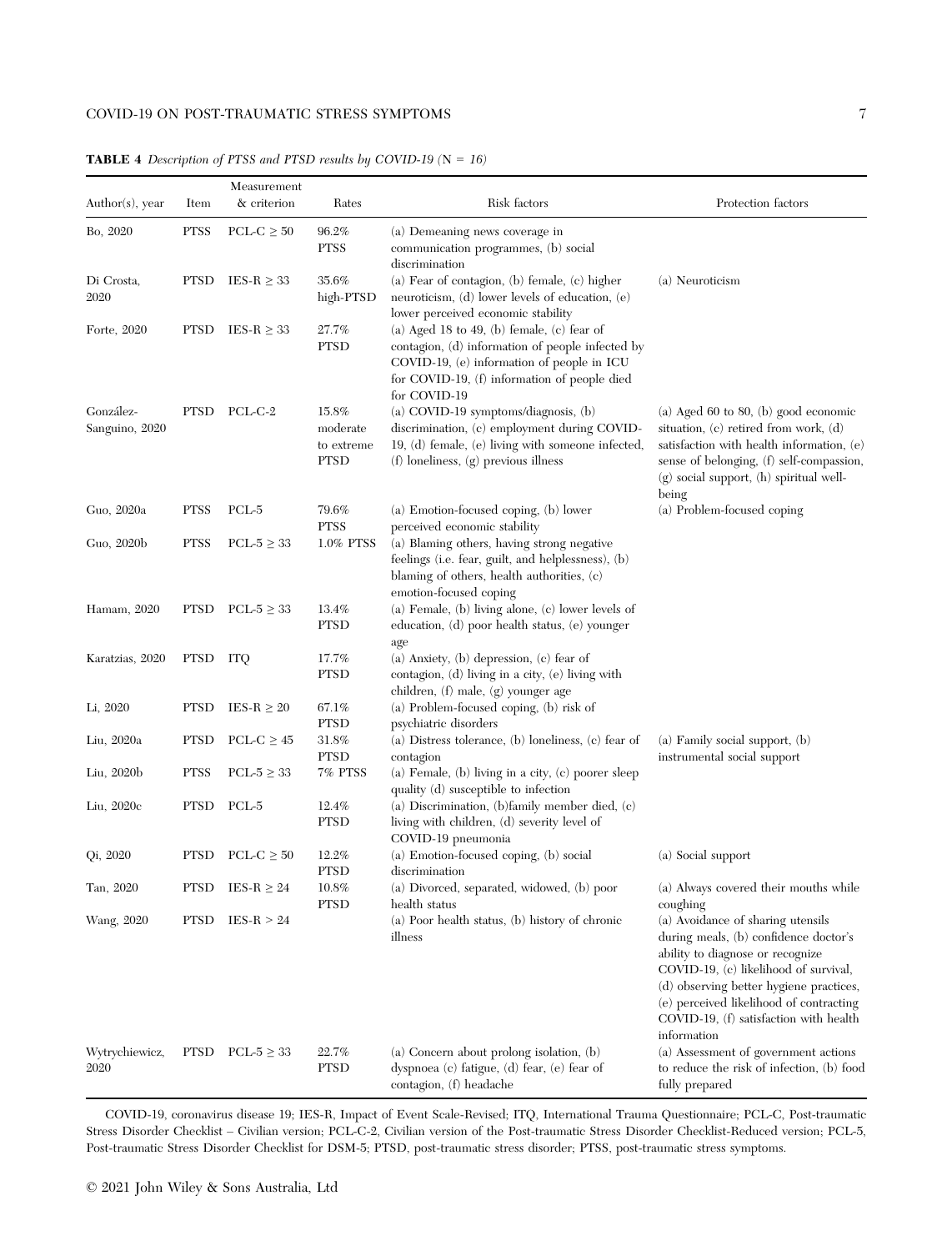receiving inpatient treatment for COVID-19. By contrast, only 1% of the patients diagnosed with mild cases of COVID-19 met the PCL-5 criteria (≥33) for PTSS. However, the researchers emphasized that time constraints, geography and sociocultural context restricted the generalizability of this result (Guo et al. 2020b). A mixed-method study observed that COVID-19 patients showed significantly higher levels of PTSS than the non-COVID control group (Guo et al. 2020b).

PTSD was examined in 12 studies (Di Crosta et al. 2020; Forte et al. 2020; Gonzalez-Sanguino et al. 2020; Hamam et al. 2020; Karatzias et al. 2020; Li 2020; Liu et al. 2020a; Liu et al. 2020c; Qi et al. 2020; Tan et al. 2020; Wang et al. 2020; Wytrychiewicz et al. 2020). During the COVID-19 outbreak, the rate of PTSD in the general population, observed in these studies, was between 10.8% and 67.1%. Li (2020) reported the highest rate of 67.1% was among Chinese adults, after the government formally announced severe interventions. In contrast, only 10.8% of the workforce living in China met the IES-R criteria (≥24) for PTSD. However, the researchers emphasized that return to work did not cause high levels of PTSD in the workplace (Tan *et al.* 2020). Liu *et al.* (2020c) reported a rate of 12.4% among individuals diagnosed with COVID-19 who met the criteria for PCL-5  $(\geq 2)$ . Similarly, Qi et al. (2020) reported that 12.4% of the patients diagnosed with non-severe types of COVID-19 met the PCL-C criteria  $(\geq 50)$ . Two studies measuring the IES-R subscale (Forte et al. 2020; Li 2020) showed high scores related to avoidance, intrusion and hyperarousal. Most studies (Di Crosta et al. 2020; Forte et al. 2020; Gonzalez-Sanguino et al. 2020; Hamam et al. 2020; Karatzias et al. 2020; Li 2020; Liu et al. 2020a; Liu et al. 2020c; Qi et al. 2020; Tan et al. 2020; Wang et al. 2020) except that of Wytrychiewicz et al. (2020) used the cut-off score of the screening tool to diagnose PTSD. However, these screening tools are not sufficient to assure an accurate PTSD diagnosis because they are used to classify individuals at high risk of PTSD or the probable PTSD individual. Thus, to diagnosis clinically significant PTSD and to do so accurately, the DSM-5 criteria and structured interviews by clinicians are required.

#### Risk and protective factors of PTSS and PTSD

We report detailed results regarding the risk and protective factors of PTSS and PTSD in terms of sociodemographic, cognitive, psychological and social levels in Table 4.

#### Sociodemographic level

Some studies investigated sociodemographic factors such as gender, age and economic status affecting PTSD. Five studies (Di Crosta et al. 2020; Forte et al. 2020; Gonzalez-Sanguino et al. 2020; Hamam et al. 2020; Liu et al. 2020b) reported higher PTSD rates in women than men. PTSD is more common in younger age groups compared with the elderly (Forte et al. 2020; Hamam et al. 2020; Karatzias et al. 2020). Lower perceived economic stability (Di Crosta et al. 2020; Guo et al. 2020a), lower levels of education (Di Crosta et al. 2020; Hamam et al. 2020) and some living conditions were also identified as risk factors such as living alone (Hamam et al. 2020), living with children (Karatzias et al. 2020; Liu et al. 2020c) or living in a city (Karatzias et al. 2020; Liu et al. 2020b). However, some studies have shown protective factors with inverse relations with the risk factors associated with PTSS and PTSD, such as older age (Gonzalez-Sanguino et al. 2020) and stable economic status (Gonzalez-Sanguino et al. 2020); these are associated with lower levels of PTSD and PTSS.

#### Cognitive and psychological level

Several studies have measured psychological factors such as depression, anxiety, fear or loneliness. First, comorbidity of depression and anxiety was observed along with PTSD in 12 studies (Di Crosta et al. 2020; Forte et al. 2020; Gonzalez-Sanguino et al. 2020; Hamam et al. 2020; Karatzias et al. 2020; Li 2020; Liu et al. 2020a; Liu et al. 2020c; Qi et al. 2020; Tan et al. 2020; Wang et al. 2020; Wytrychiewicz et al. 2020). Karatzias et al. (2020) suggested that anxiety or depression may be an additional risk factor for PTSD. Second, five studies (Di Crosta et al. 2020; Forte et al. 2020; Karatzias et al. 2020; Liu et al. 2020a; Wytrychiewicz et al. 2020) showed that a fear of contagion is associated with higher levels of PTSD in the population. Loneliness was the strongest predictor of PTSD (Gonzalez-Sanguino et al. 2020; Liu et al. 2020a). Furthermore, loneliness may be particularly prevalent and distressing during the pandemic given the directives for physical social distancing and isolation. In a study of patients diagnosed with mild COVID-19, patients reported strong negative feelings towards others (i.e. healthcare professionals, neighbours and health authorities) that were associated with PTSD (Guo *et al.* 2020b). Third, lower fear of contagion (Tan et al. 2020; Wang et al. 2020; Wytrychiewicz et al. 2020) was negatively associated with PTSS and PTSD.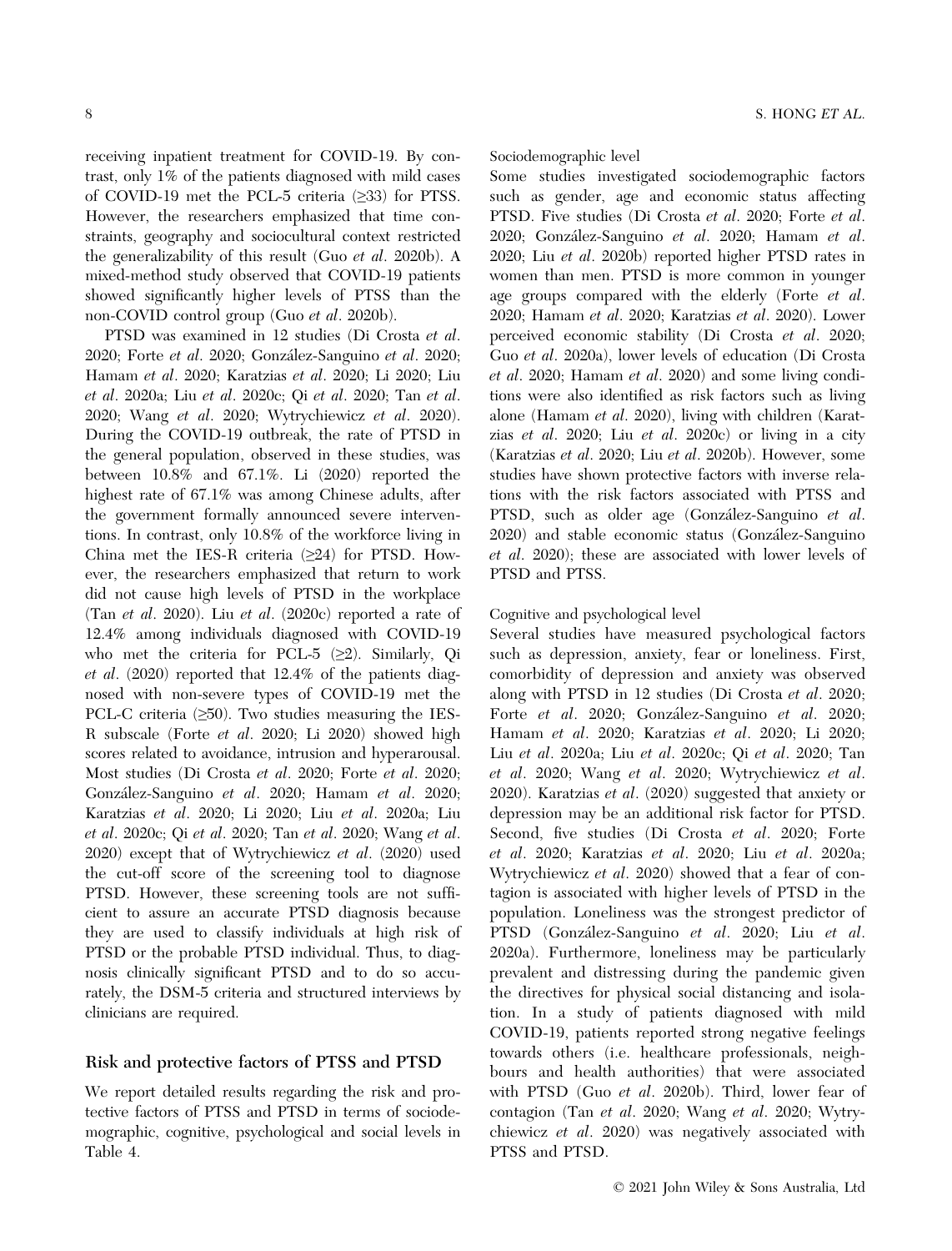#### COVID-19 ON POST-TRAUMATIC STRESS SYMPTOMS 9

Some studies examined the coping strategies that individuals use to reduce stress; however, their findings were inconsistently reported. Three studies conducted in China during the COVID-19 pandemic (Guo et al. 2020a; Guo et al. 2020b; Qi et al. 2020) found that individuals who used emotional-focused coping were more vulnerable to PTSD than those using problem-focused coping. By contrast, Li (2020) found that higher problem-focused coping scores were associated with a greater vulnerability to PTSD.

Three studies found social support to be a protective factor (Gonzalez-Sanguino et al. 2020; Liu et al. 2020a; Qi et al. 2020). These studies found that social support was associated with a decreased risk of impaired mental health such as anxiety, depression and PTSS (Guo et al. 2020a; Guo et al. 2020b; Qi et al. 2020). Guo et al. (2020b) showed that social support from family was associated with decreased risk of depression and PTSS, whereas support from friends or partners was not associated with mental health. Specifically, Guo et al. (2020a) found the need for greater psychological support in women, younger people and people with previous mental health diagnoses.

Interestingly, having more information related to COVID-19 is a risk factor associated with increased vulnerability to PTSD (Forte et al. 2020). Three types of information have been associated with vulnerability to PTSD: (i) information about individuals infected by COVID-19; (ii) information about individuals in the intensive care unit as a result of COVID-19; and (iii) information regarding individuals who have died due to COVID-19. By contrast, some studies (Gonzalez-Sanguino et al. 2020; Wang et al. 2020) emphasized that satisfaction with health information was a protective factor for mental health. However, too much information increased anxiety, while an optimum amount of health information protected individuals from anxiety (Gonzalez-Sanguino et al. 2020; Wang et al. 2020).

#### Social level

Four studies showed that the fear of social discrimination has been associated with PTSS and PTSD (Bo et al. 2020; Gonzalez-Sanguino et al. 2020; Liu et al.  $2020c$ ; Qi *et al.*  $2020$ ). As there is some amount of blame being placed on COVID-19 patients by the news or social media, the fear of discrimination was also associated with PTSS and PTSD (Bo et al. 2020; Liu et al. 2020c; Qi et al. 2020). Some studies revealed that patients diagnosed with mild COVID-19 were more prone to be blamed by others including healthcare professionals, neighbours and healthcare authorities (Gonzalez-Sanguino et al. 2020; Guo et al. 2020b). Qi et al. (2020) found significantly higher perceived social stigma and negative coping styles among COVID-19 patients with PTSD, compared to COVID-19 patients without PTSD.

#### Other factors

The individual's present health conditions, specifically, a poor health status (Hamam et al. 2020; Tan et al. 2020; Wang et al. 2020), previous illnesses (Gonzalez-Sanguino et al. 2020), having a history of chronic illness (Wang et al. 2020) and poor sleep quality (Liu et al. 2020b) also increased the likelihood of experiencing PTSS and PTSD.

#### DISCUSSION

Through this review, we systematically analysed and synthesised COVID-19 and PTSS- and PTSD-related literature, to check the impact of COVID-19 on PTSD and identify the associated risks and protective factors. The evidence reviewed clearly confirms that COVID-19 is a traumatic event that can increase the general population's vulnerability to PTSD. Differences in rates among studies may result from various study designs and measures, specifically inconsistencies in the cut-off points. Risk factors associated with PTSS and PTSD include social discrimination, fear of contagion, poor health status, living alone and lower perceived economic stability. Protective factors include social support, satisfaction with health information and an assessment of government actions that aim to reduce the risk of infection.

During the COVID-19 pandemic, in the general population, the rate of PTSS was 1–96.2% and the rate of PTSD was 10.8–67.1%. The symptoms of PTSS and PTSD were commonly observable in COVID-19 patients. The rate of PTSD found in this study was higher than its known lifetime rate (6% in men and 10% in women) (Breslau et al. 1999; Kessler et al. 1995). Moreover, the rate of PTSD during COVID-19 was higher than that reported during epidemics in the past; for example, the rate reported for SARS was 25.5% (Mak et al. 2009), for Ebola was 21% (Hugo et al. 2015), and for MERS was 26.9–42.3% (Lee et al. 2019). However, in previous studies, the survivors were diagnosed with PTSD at the end of the epidemic, so it might be more accurate to compare rates after the COVID-19 pandemic ends. Therefore, we predict that the COVID-19 pandemic will have a lasting psychological impact on the general population. These results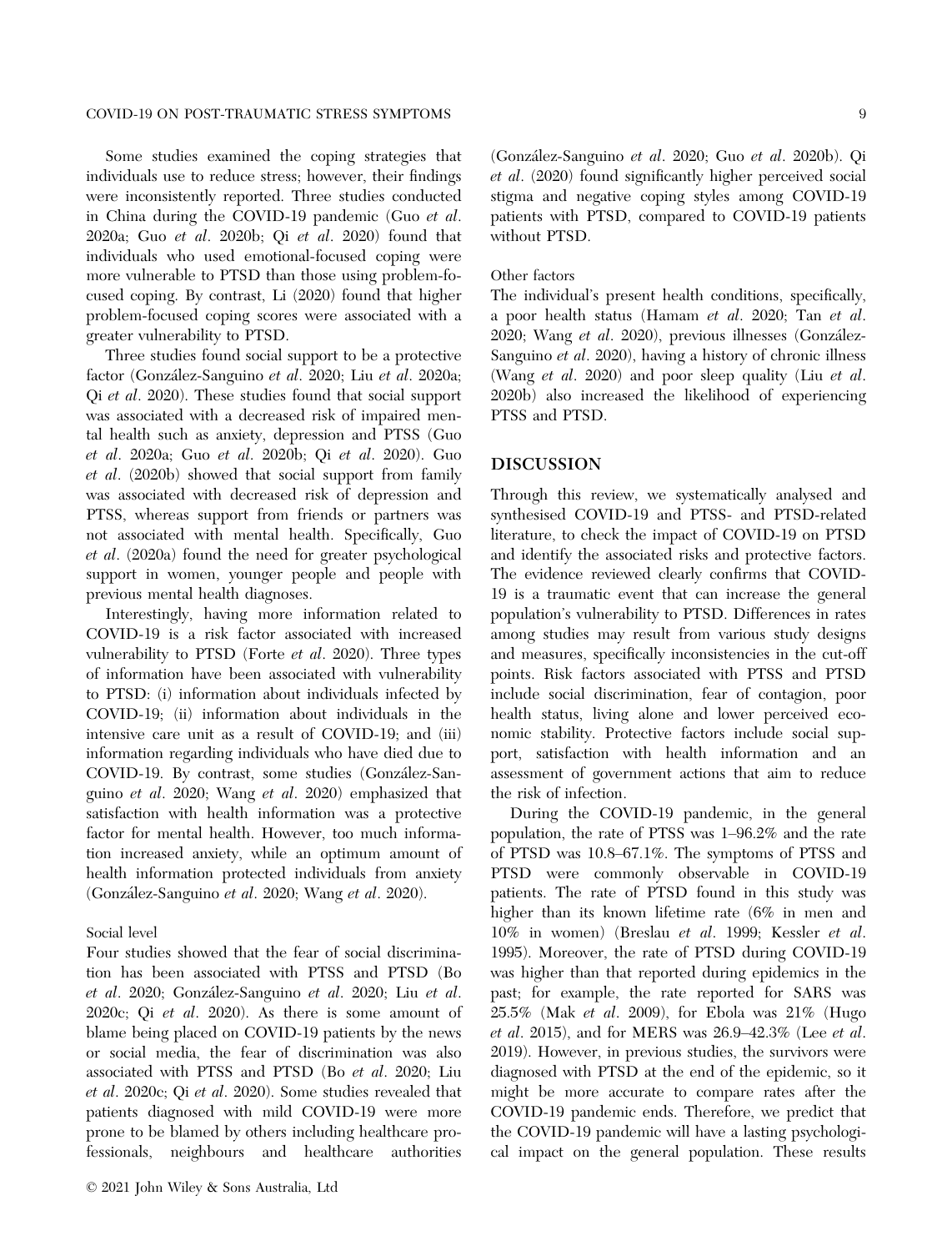highlight the need to enhance the preparation and competence of the healthcare teams to detect and manage the psychological effects of the COVID-19 pandemic (Qi et al. 2020).

Since the beginning of COVID-19 pandemic, the general population has been exposed to situations that cause psychological reactions every day (Usher et al. 2020a). Through this study, we provide evidence of individual and situational factors that appear to influence the levels of PTSS and PTSD. As a result of reviewing research related to sociodemographic factors, such as gender, age, economic and living conditions (living alone and living with children), we found evidence that these factors can influence the psychological responses of the general population. In particular, a risk factor associated with PTSD was living with a child, which can be attributed to the parental stress related to protecting the child from COVID-19 (Centers for Disease Control & Prevention 2020). The COVID-19 pandemic can be stressful for the general population. Therefore, it is important to provide parents with information and guidelines to help protect their children from disease and to provide a medical system that can ease the parents' burden (Centers for Disease Control & Prevention 2020).

This study found that psychological factors were directly associated with PTSD in the general population. This finding is consistent with those of a systematic review that identified poor psychological factors as antecedents to poor mental health (Preti et al. 2020; Usher et al. 2020b; Xiong et al. 2020). Loneliness is a public health concern, relates to poor physical and mental health and can lead to extreme consequences including death (Holt-Lunstad et al. 2015; WHO 2020d). COVID-19 has made it difficult to maintain social relationships. Physical contact with family and friends is continuously restricted, and social and leisure activities are limited, which can cause loneliness (Groarke et al. 2020). In a cross-sectional online survey, 49–70% of participants reported feeling isolated or lonely and having insufficient social relationships during the COVID-19 pandemic (Groarke et al. 2020). The risk factors for loneliness were depression, poor sleep quality, and protective factors were marriage, living with a larger number of adults, and social support (Groarke et al. 2020), which is similar to the results of our study. Screening could be performed to identify individuals that are vulnerable to experiencing loneliness and priority mental health services should be provided (WHO 2020d). Specifically, those living alone and/or older adults, care providers, those in self-quarantine and people with

underlying health conditions need to be monitored with regard to their mental health, and psychological interventions using phone calls and video chat can help social closeness or connectedness (Centers for Disease Control & Prevention 2020).

Generally, individuals use problem- and emotion-focused coping strategies in stressful situations, such as the COVID-19 pandemic (Lazarus & Folkman 1984). Problem-focused coping refers to a direct approach to change or eliminate the source of stress, while emotion-focused coping is a response that controls stressrelated emotional distress (Lazarus & Folkman 1984). The studies we reviewed reported conflicting results regarding coping strategies. Some studies found emotion-focused coping to be a risk factor associated with PTSD. In these studies, problem-focused coping was a positive strategy involving active methods, such as finding other ways to solve problems or asking for advice from relatives or friends. By contrast, emotion-focused coping tends to emphasize passivity and helplessness, strengthening anxiety and depressive feelings. These findings are consistent with a previous PTSD-related study (Snyder et al. 2015). However, a study found that individuals using problem-focused coping were more vulnerable to PTSD than those using emotion-focused coping strategies. It should be considered that the effect of the same coping strategy may change with time due to the COVID-19 outbreak situation (Qian et al. 2005). Thus, further studies should be conducted using the same instruments to identify an effective coping strategy for improving mental health. This can provide evidence of mental health interventions and develop guidelines for healthcare professionals.

The uncertainty reduction theory emphasized the importance of providing information because, in unpredictable situations, people may feel unpleasant and this may cause undue cognitive stress (Berger & Calabrese 1974). We believe this theory can be applied to the present COVID-19 pandemic. Our results showed that the feeling of receiving too much information increases anxiety while having the right amount of information protects against the existence of anxiety (Forte et al. 2020; Gonzalez-Sanguino et al. 2020; Wang et al. 2020). These findings could help governments and health authorities around the world to modify and strengthen the current information delivery system. Therefore, the government must increase awareness of the importance of obtaining information from formal information channels and limit information from informal channels, especially too much information, uncertain information and stimulating graphics.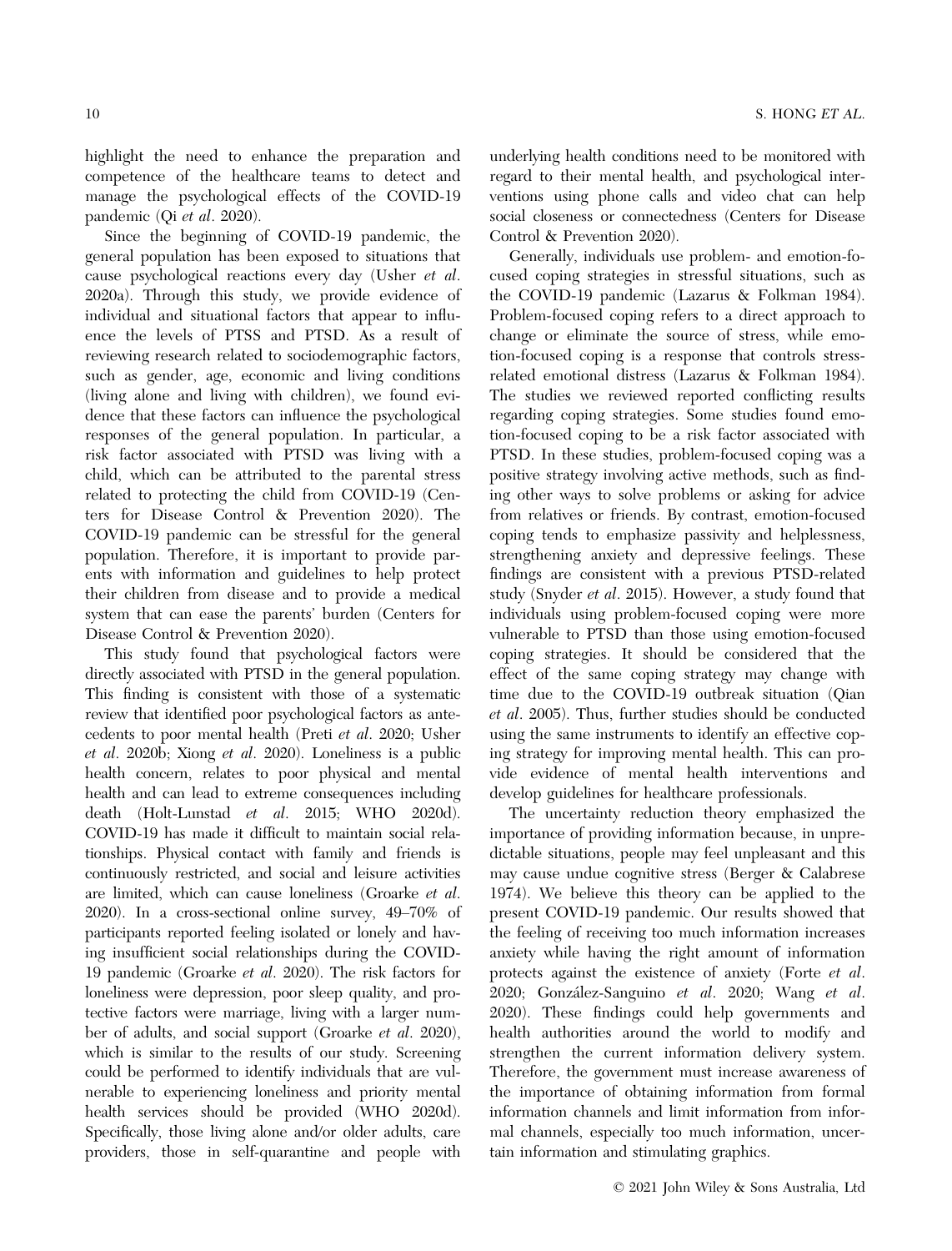#### Limitations

This study has several limitations. First, most of the studies we reviewed are cross-sectional studies, making it difficult to draw conclusions about the long-term consequences of PTSD in individuals. Second, the rate of this study should be carefully interpreted considering the participants of different countries, the measuring instruments and the cut-off points. Third, all studies relied on self-report measures; therefore, they were more likely to identify acute symptoms than PTSD which could occur weeks or months later. Fourth, the study excluded the grey literature to focus on peer-reviewed journals. However, for future study, this could also be included as a valuable source of information for a review. Despite these identified limitations, COVID-19 is a problem causing PTSD in the general population, and there is sufficient evidence that PTSS will continue as COVID-19 persists. The results of this study may be useful for identifying, preventing and managing PTSS associated with COVID-19, at the community level.

#### **CONCLUSIONS**

This study examined the status of mental health in the general population during the COVID-19 pandemic and addressed the factors associated with PTSD and PTSS. A high and wide range of rate of PTSD was reported in most studies. It is clear that PTSS affects the general population exposed to the COVID-19 pandemic, similar to the results of studies related to other infectious diseases. COVID-19-related PTSD is associated with sociodemographic, cognitive and psychological, risk and protective factors.

#### RELEVANCE FOR CLINICAL PRACTICE

Our findings confirmed risk and protective factors needed to deal with negative psychological outcomes. Based on our findings, the study highlights the importance of understanding how the uncertainty about COVID-19 can explain COVID-19 as a traumatic event that causes emotional damage and traumatic stress. The study suggests that healthcare professionals should increase comprehensive intervention and prevention efforts during the COVID-19 pandemic to address associated psychological impacts. First, our findings can help healthcare professionals take steps to prevent PTSS in patients with COVID-19 who have experienced criticism or discrimination.

Specifically, optimal health information and guidelines should be shared to address social discrimination (WHO 2020e). Regular social media campaigns are needed to raise awareness of social discrimination (WHO 2020e), and long-term follow-up mental health assessments should be immediately initiated for COVID-19 patients (WHO 2020e). Second, our findings can be used by healthcare professionals to select vulnerable groups and provide mental health services and social support. For example, healthcare professionals should prioritize provide food delivery and medical services to vulnerable people such as elderly people living alone, people in poor health and people vulnerable to infection (WHO 2020f). Regular social networking through telephone, social media, emails or videos can greatly help in reducing loneliness (WHO 2020f), and healthcare professionals need to improve their coping strategies by providing virtual mental health services (WHO 2020f). Thus, the results of this study can be used in public health to address the assessment of PTSD or PTSS experienced by the general population and to make specific suggestions for improving mental health.

#### ACKNOWLEDGEMENT

The author gratefully acknowledges Professor Hyejung Lee of Yonsei University for her support in the development and review of this article.

#### **REFERENCE**

- American Psychiatric Association (2013). Diagnostic and Statistical Manual of Mental Disorders (DSM-5). Washington, DC: American Psychiatric Publishing.
- Berger, C.R. & Calabrese, R.J. (1974). Some explorations in initial interaction and beyond: Toward a developmental theory of interpersonal communication. Human Communication Research, 1, 99–112.
- Breslau, N., Chilcoat, H.D., Kessler, R.C., Peterson, E.L. & Lucia, V.C. (1999). Vulnerability to assaultive violence: Further specification of the sex difference in posttraumatic stress disorder. Psychological Medicine, 29, 813– 821.
- Centers for Disease Control and Prevention. (2020). Mental Health, Substance Use, and Suicidal Ideation During the COVID-19 Pandemic - United States, June 24-30, 2020. [Cited 20 January 2021]. Available from: [https://www.cdc.](https://www.cdc.gov/mmwr/volumes/69/wr/mm6932a1.htm) [gov/mmwr/volumes/69/wr/mm6932a1.htm](https://www.cdc.gov/mmwr/volumes/69/wr/mm6932a1.htm)
- Cloitre, M., Shevlin, M., Brewin, C.R. et al. (2018). The International Trauma Questionnaire: Development of a self-report measure of ICD-11 PTSD and complex PTSD. Acta Psychiatrica Scandinavica, 138, 536–546.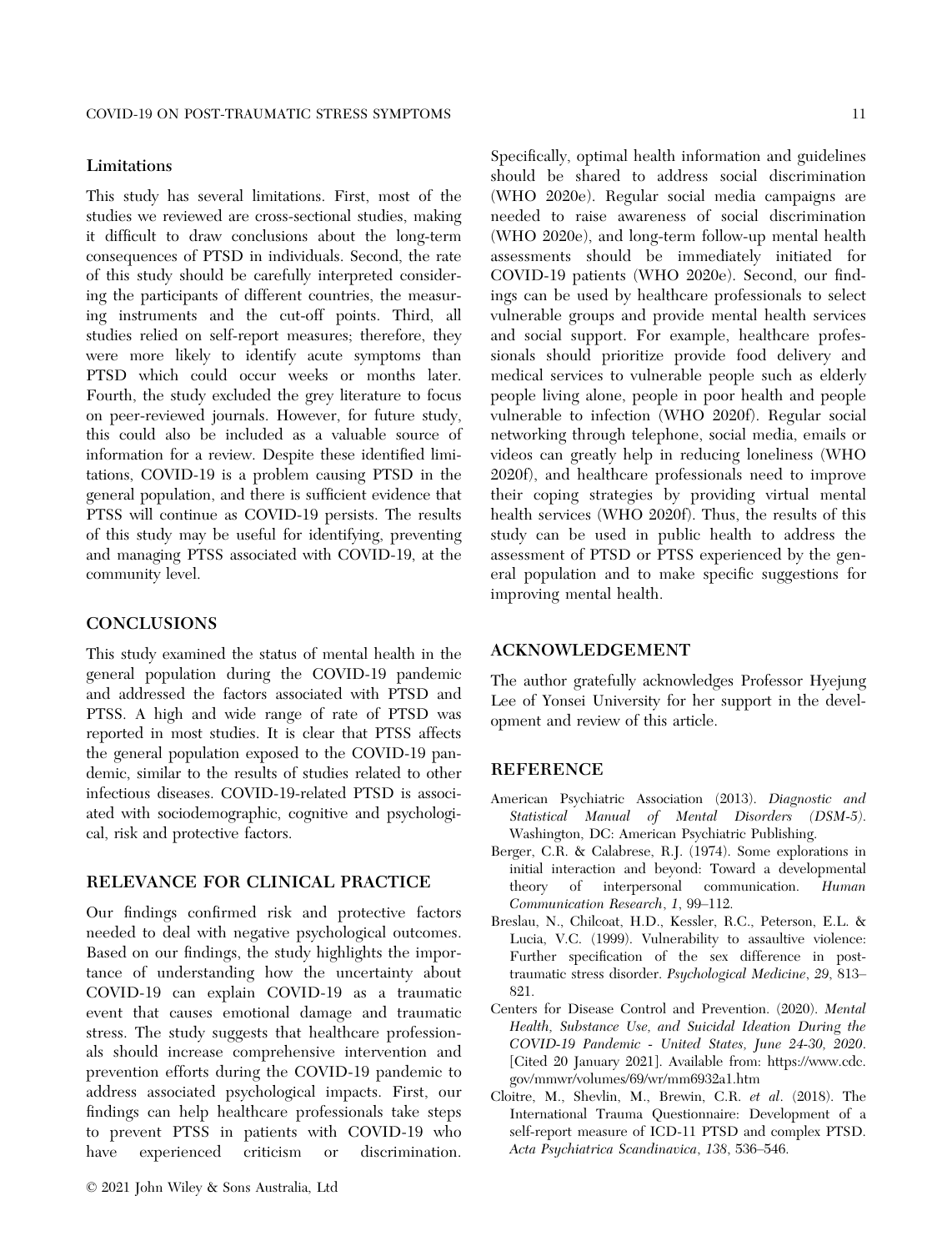- Dworkin, E.R., Ullman, S.E., Stappenbeck, C., Brill, C.D. & Kaysen, D. (2018). Proximal relationships between social support and PTSD symptom severity: A daily diary study of sexual assault survivors. Depression and Anxiety, 35, 43–49.
- Ganong, L.H. (1987). Integrative reviews of nursing research. Research in Nursing  $\&$  Health, 10, 1–11.
- Groarke, J.M., Berry, E., Graham-Wisener, L., McKenna-Plumley, P.E., McGlinchey, E. & Armour, C. (2020). Loneliness in the UK during the COVID-19 pandemic: Cross-sectional results from the COVID-19 psychological wellbeing study. PLoS One, 15, e0239698.
- Holt-Lunstad, J., Smith, T.B., Baker, M., Harris, T. & Stephenson, D. (2015). Loneliness and social isolation as risk factors for mortality: A meta-analytic review. Perspectives on Psychological Science, 10, 227–237.
- Hong, Q.N., Fabregues, S., Bartlett, G. et al. (2018). The Mixed Methods Appraisal Tool (MMAT) version 2018 for information professionals and researchers. Education for Information, 34, 285–291.
- Hu, J., Feng, B., Zhu, Y., Wang, W., Xie, J. & Zheng, X. (2017). Gender differences in PTSD: Susceptibility and resilience. London, UK: IntechOpen.
- Hugo, M., Declerck, H., Fitzpatrick, G., Severy, N., Gbabai, O.B.M. & Decroo, T. (2015). Post-traumatic stress reactions in Ebola virus disease survivors in Sierra Leone. Emergency Medicine (Los Angel), 5, 1–4.
- Kessler, R.C., Sonnega, A., Bromet, E., Hughes, M. & Nelson, C.B. (1995). Posttraumatic stress disorder in the National Comorbidity Survey. Archives of General Psychiatry, 52, 1048–1060.
- Khademi, F., Moayedi, S. & Golitaleb, M. (2020). The COVID-19 pandemic and death anxiety in the elderly. International Journal of Mental Health Nursing, 1–4. <https://doi.org/10.1111/inm.12824>
- Kobayashi, I., Sledjeski, E.M. & Delahanty, D.L. (2019). Gender and age interact to predict the development of posttraumatic stress disorder symptoms following a motor vehicle accident. Psychological Trauma: Theory, Research, Practice, and Policy, 11, 328–336.
- Lang, A.J. & Stein, M.B. (2005). An abbreviated PTSD checklist for use as a screening instrument in primary care. Behaviour Research and Therapy, 43, 585–594.
- Lazarus, R.S. & Folkman, S. (1984). Coping and Adaptation. New York, NY: Guilford.
- Lee, S.H., Shin, H.S., Park, H.Y. et al. (2019). Depression as a mediator of chronic fatigue and post-traumatic stress symptoms in Middle East respiratory syndrome survivors. Psychiatry Investigation, 16, 59–64.
- Mak, I.W.C., Chu, C.M., Pan, P.C., Yiu, M.G.C. & Chan, V.L. (2009). Long-term psychiatric morbidities among SARS survivors. General Hospital Psychiatry, 31, 318–326.
- Moher, D., Shamseer, L., Clarke, M. et al. (2015). Preferred reporting items for systematic review and meta-analysis protocols (PRISMA-P) 2015 statement. Systematic Reviews, 4, 1–9.
- Preti, E., Di Mattei, V., Perego, G. et al. (2020). The psychological impact of epidemic and pandemic outbreaks on healthcare workers: Rapid review of the evidence. Current Psychiatry Reports, 22, 1–22.
- Qian, M., Ye, D., Zhong, J. et al. (2005). Behavioural, cognitive and emotional responses to SARS: Differences between college students in Beijing and Suzhou. Stress and Health: Journal of the International Society for the Investigation of Stress, 21, 87–98.
- Snyder, C.M., Fauth, E., Wanzek, J. et al. (2015). Dementia caregivers' coping strategies and their relationship to health and well-being: The Cache County Study. Aging  $\phi$ Mental Health, 19, 390–399.
- Tang, B., Deng, Q., Glik, D., Dong, J. & Zhang, L. (2017). A meta-analysis of risk factors for post-traumatic stress disorder (PTSD) in adults and children after earthquakes. International Journal of Environmental Research and Public Health, 14, e1537.
- Tedeschi, R.G. & Calhoun, L.G. (2004). Posttraumatic growth: Conceptual foundations and empirical evidence. Psychological Inquiry, 15, 1–18.
- Usher, K., Durkin, J. & Bhullar, N. (2020a). The COVID-19 pandemic and mental health impacts. International Journal of Mental Health Nursing, 29, 315–318.
- Usher, K., Jackson, D., Durkin, J., Gyamfi, N. & Bhullar, N. (2020b). Pandemic-related behaviours and psychological outcomes; A rapid literature review to explain COVID-19 behaviours. International Journal of Mental Health Nursing, 29, 1018–1034.
- Valencia, D.N. (2020). Brief review on COVID-19: The 2020 pandemic caused by SARS-CoV-2. Cureus, 12, e7386.
- Weathers, F., Litz, B., Herman, D., Huska, J. & Keane, T. (1993). The PTSD checklist (PCL): Reliability, validity, and diagnostic utility. Paper presented at the Annual Convention of the International Society for Traumatic Stress Studies, San Antonio, TX.
- Weiss, D.S. & Marmar, C.R. (1997). The impact of event scale-revised. In: J.P. Wilson & T.M. Keane (Eds.), Assessing Psychological Trauma and PTSD (pp. 399–411). New York, NY: Guilford.
- Whittemore, R. & Knafl, K. (2005). The integrative review: Updated methodology. Journal of Advanced Nursing, 52, 546–553.
- World Health Organization (2020a). WHO announces COVID-19 outbreak a pandemic. [Cited 20 January 2021]. Available from: [https://www.euro.who.int/en/health-topics/](https://www.euro.who.int/en/health-topics/health-emergencies/coronavirus-covid-19/news/news/2020/3/who-announces-covid-19-outbreak-a-pandemic) [health-emergencies/coronavirus-covid-19/news/news/2020/](https://www.euro.who.int/en/health-topics/health-emergencies/coronavirus-covid-19/news/news/2020/3/who-announces-covid-19-outbreak-a-pandemic) [3/who-announces-covid-19-outbreak-a-pandemic](https://www.euro.who.int/en/health-topics/health-emergencies/coronavirus-covid-19/news/news/2020/3/who-announces-covid-19-outbreak-a-pandemic)
- World Health Organization (2020b). Naming the coronavirus disease (COVID-19) and the virus that causes it. [Cited 20 January 2021]. Available from: [https://www.who.int/emerge](https://www.who.int/emergencies/diseases/novel-coronavirus-2019/technical-guidance/naming-the-coronavirus-disease-(covid-2019)-and-the-virus-that-causes-it) [ncies/diseases/novel-coronavirus-2019/technical-guidance/](https://www.who.int/emergencies/diseases/novel-coronavirus-2019/technical-guidance/naming-the-coronavirus-disease-(covid-2019)-and-the-virus-that-causes-it) [naming-the-coronavirus-disease-\(covid-2019\)-and-the](https://www.who.int/emergencies/diseases/novel-coronavirus-2019/technical-guidance/naming-the-coronavirus-disease-(covid-2019)-and-the-virus-that-causes-it)[virus-that-causes-it](https://www.who.int/emergencies/diseases/novel-coronavirus-2019/technical-guidance/naming-the-coronavirus-disease-(covid-2019)-and-the-virus-that-causes-it)
- World Health Organization (2020c). Coronavirus disease (COVID-19). [Cited 20 January 2021]. Available from: